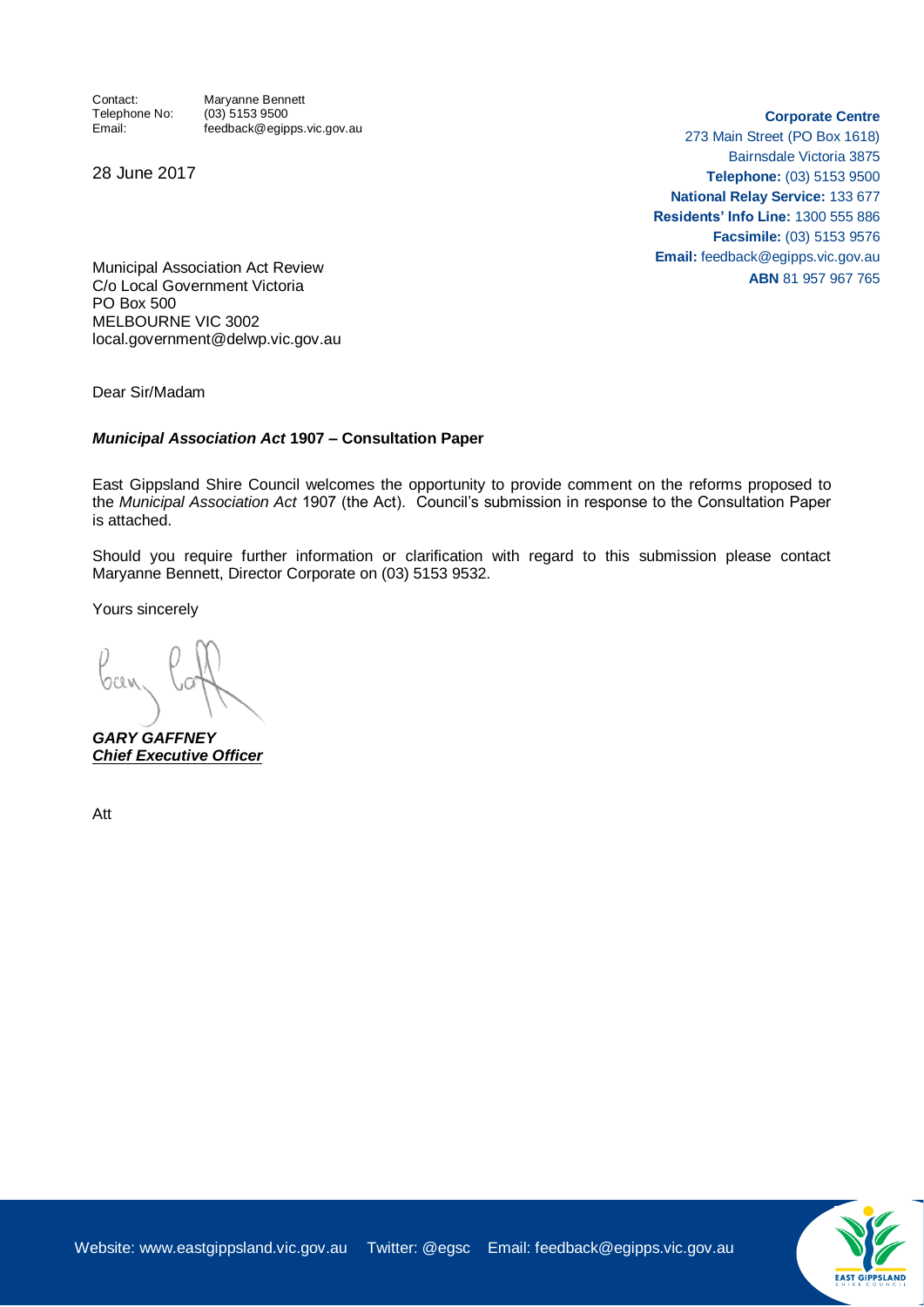

**East Gippsland Shire Council Submission to the Review of the**  *Municipal Association Act* **1907**

East Gippsland Shire Council (Council) has considered the key reforms proposed in the May 2017 Consultation Paper and is pleased to provide this submission in the interests of helping to develop the future legislative framework for the Municipal Association of Victoria (MAV).

The Directions Paper is a positive move towards establishing a clear framework within which the Association can continue to support the work of Local Government in Victoria. However, through the creation of this framework Council respectfully requests that the independence of the MAV be preserved. Council believes this is critical, if the MAV is to retain its ability to proactively advocate to, and negotiate with the Victorian Government on behalf of and in the best interests of the Victorian Local Government sector.

As a general principle, it is considered that wherever possible, the Act and any supporting regulations or guidelines need to be written succinctly and without ambiguity so that the need for subjective decision-making or judgements is minimised.

A table is provided below listing each proposed reform, a summary of Council's specific feedback where relevant, and an indication of whether the proposed Direction is 'Supported', 'Not Supported', or in some instances 'Qualified Support'. The latter has been offered where the principle of the proposed reform is supported but a component of its detail requires clarification or further expansion before a fully informed position can be taken.

#### **Table of Contents**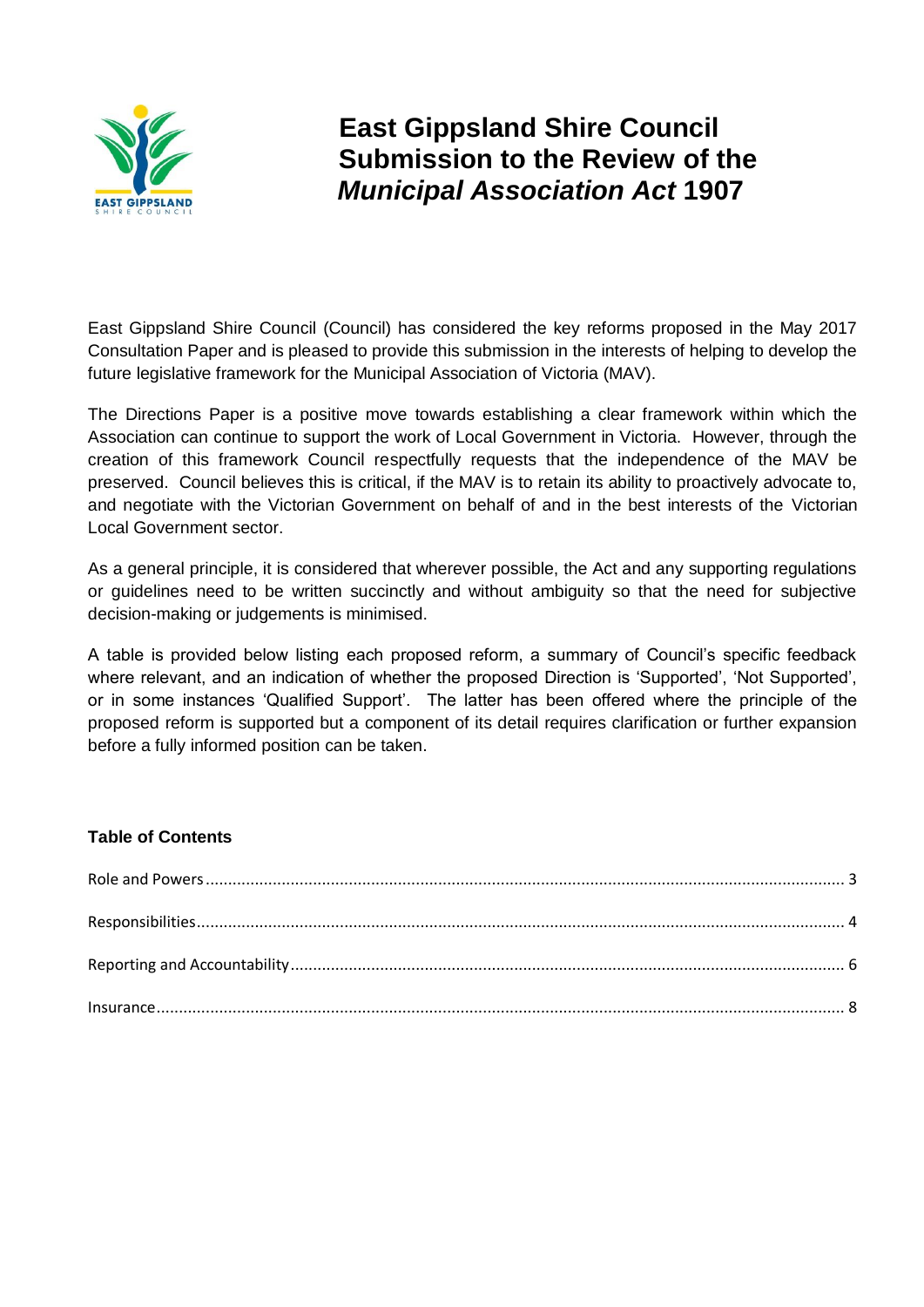### <span id="page-2-0"></span>**Role and Powers**

| <b>Reform</b><br><b>No</b> | <b>Proposed Reforms</b>                                                                                                                                                                                                                                                                                                                                                                                                                                                                                                   | <b>Reform Objectives</b>                                                                                                                                                                                                                                                                                                                                                                                                                                                                                                                                                                                                                                                                                                                                                                                                                                                                                                                      | <b>Comment</b>                                                                                                                                                                                                                                                                                                                                                                                                                                                                                    | <b>Supported/Not</b><br>supported  |
|----------------------------|---------------------------------------------------------------------------------------------------------------------------------------------------------------------------------------------------------------------------------------------------------------------------------------------------------------------------------------------------------------------------------------------------------------------------------------------------------------------------------------------------------------------------|-----------------------------------------------------------------------------------------------------------------------------------------------------------------------------------------------------------------------------------------------------------------------------------------------------------------------------------------------------------------------------------------------------------------------------------------------------------------------------------------------------------------------------------------------------------------------------------------------------------------------------------------------------------------------------------------------------------------------------------------------------------------------------------------------------------------------------------------------------------------------------------------------------------------------------------------------|---------------------------------------------------------------------------------------------------------------------------------------------------------------------------------------------------------------------------------------------------------------------------------------------------------------------------------------------------------------------------------------------------------------------------------------------------------------------------------------------------|------------------------------------|
| 1.                         | Replace the preamble with a provision that clearly sets out that<br>the role of MAV is to represent members' interests and be<br>accountable to member councils including:<br>advocating and promoting local government interests<br>$\bullet$<br>building the capacity of councils<br>$\bullet$<br>facilitating collaboration and shared services between<br>$\bullet$<br>councils<br>providing support and advice to local government<br>$\bullet$<br>providing insurance protection for local government.<br>$\bullet$ | The current preamble no longer reflects the scope of the work<br>MAV is doing in the local government sector.<br>The objective of the proposed reform option is to capture<br>MAV's overarching role to represent the interest of its member<br>councils and its broader responsibilities to advocate on behalf<br>of councils and support and provide services to councils.<br>The proposed role of MAV also seeks to capture MAV's role in<br>building the capacity of councils and facilitating beneficial<br>collaborative working relationships and shared services<br>between councils. As a peak local government body, MAV is<br>in an ideal situation to assist councils to improve their social,<br>economic and environmental sustainability<br>through<br>collaborative arrangements and shared services.<br>The objective is not to limit the scope of MAV's functions but to<br>clarify MAV's role in line with its activities. | The role as proposed is appropriate and so is supported.<br>However, consideration could be given to either expanding or<br>clarifying the role to ensure the following roles and responsibilities<br>of the MAV are clear:<br>• Proving services that strengthen the role and functions of<br>the sector;<br>Being the representative body for councils in Victoria<br>acting as a sector self-insurer under section 374 of the<br>Workplace Injury Rehabilitation and Compensation Act<br>2013. | Qualified support<br>(see comment) |
| 2.                         | Retain MAV's status as a body corporate under the MA Act                                                                                                                                                                                                                                                                                                                                                                                                                                                                  | MAV's powers are inconsistent with the powers of a body<br>corporate set out in other Acts, including the Associations<br>Incorporation Reform Act 2012, Local Government Act 1989<br>and the Victorian Managed Insurance Authority Act 1996. The<br>aim of the proposed reforms is to provide greater consistency                                                                                                                                                                                                                                                                                                                                                                                                                                                                                                                                                                                                                            | Proposed reforms 2 and 3 will address deficiencies in the current<br>Act, which have arisen in the main because of the length between<br>reviews.                                                                                                                                                                                                                                                                                                                                                 | Supported                          |
| 3.                         | Amend MAV's powers to provide that MAV has the power to:<br>do all other things necessary or convenient to be done for<br>$\bullet$<br>or in connection with, or as incidental to, the achievement of<br>its role or the performance of its functions<br>undertake and carry on in Victoria or elsewhere insurance<br>$\bullet$<br>business for the purpose of providing insurance or insurance<br>services under and for the purposes of the MA Act.                                                                     | with other legislation and provide MAV with the powers<br>needed to perform its role                                                                                                                                                                                                                                                                                                                                                                                                                                                                                                                                                                                                                                                                                                                                                                                                                                                          |                                                                                                                                                                                                                                                                                                                                                                                                                                                                                                   |                                    |
| 4.                         | Provide that each council has a right to appoint a councillor from<br>that council as their representative and that these<br>representatives constitute MAV                                                                                                                                                                                                                                                                                                                                                               | The proposed reform seeks to retain and strengthen the<br>representative nature of MAV                                                                                                                                                                                                                                                                                                                                                                                                                                                                                                                                                                                                                                                                                                                                                                                                                                                        | This reform is consistent with the decision of the Supreme Court<br>on 20 February 2017 that the current Act requires a Council to<br>appoint a representative from amongst its own Councillors.<br>However, Council believes the member Councils should<br>constitute the MAV - not the individual Councillors appointed to<br>represent those Councils.                                                                                                                                         | Qualified support<br>(see comment) |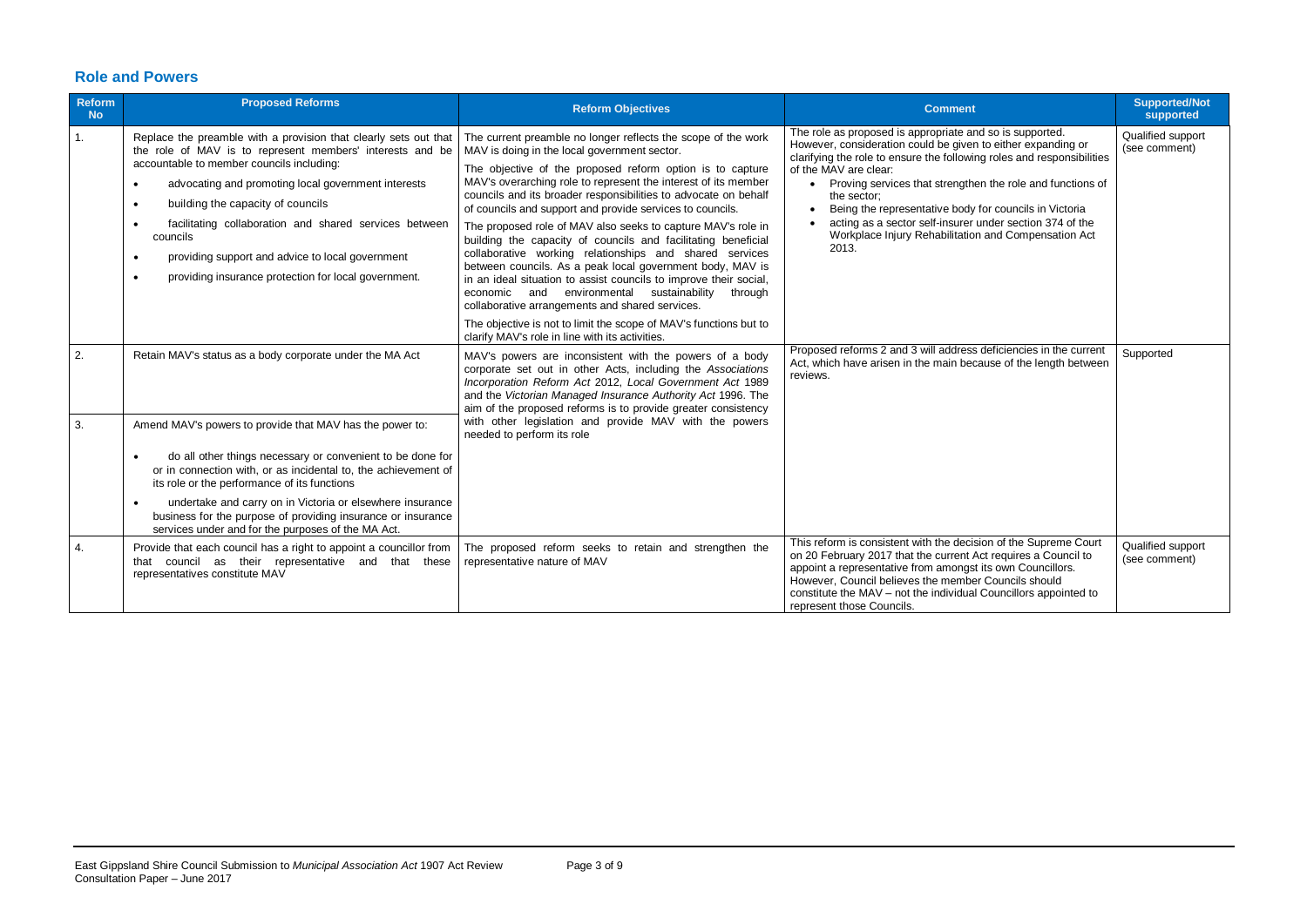# <span id="page-3-0"></span>**Responsibilities**

| <b>Reform</b><br><b>No</b> | <b>Proposed Reform</b>                                                                                                                                                                                                                                                                                                                                                                                                                                                                                                                                                                                                                  | <b>Reform Objectives</b>                                                                                                                                                                                                                                                                                                                                                                                                                           | <b>Comment</b>                                                                                                                                                                                                                                                                                                                                                      | <b>Supported/Not</b><br>supported               |
|----------------------------|-----------------------------------------------------------------------------------------------------------------------------------------------------------------------------------------------------------------------------------------------------------------------------------------------------------------------------------------------------------------------------------------------------------------------------------------------------------------------------------------------------------------------------------------------------------------------------------------------------------------------------------------|----------------------------------------------------------------------------------------------------------------------------------------------------------------------------------------------------------------------------------------------------------------------------------------------------------------------------------------------------------------------------------------------------------------------------------------------------|---------------------------------------------------------------------------------------------------------------------------------------------------------------------------------------------------------------------------------------------------------------------------------------------------------------------------------------------------------------------|-------------------------------------------------|
| 5.                         | Insert a provision that provides that the appointed representatives<br>are responsible for:<br>determining the rules of the association<br>$\bullet$<br>appointing the president and board of management<br>$\bullet$<br>determining the strategic direction of MAV.                                                                                                                                                                                                                                                                                                                                                                    | The proposed reform seeks to retain and strengthen the<br>representative nature of MAV and provide greater<br>understanding of the responsibilities of the State Council<br>representatives.                                                                                                                                                                                                                                                       | Essentially this will enshrine in legislation, the current role of<br>State Council.                                                                                                                                                                                                                                                                                | Supported                                       |
| 6.                         | Provide MAV the power to make rules for the management of<br><b>MAV</b>                                                                                                                                                                                                                                                                                                                                                                                                                                                                                                                                                                 | The proposed reforms seek to provide the flexibility to MAV to<br>adopt a robust set of rules that reflect any changes to MAV's<br>governance and corporate arrangements that may flow from this<br>review and that align with best practice. The reform option                                                                                                                                                                                    | Currently the MAV can only make rules with the approval of the<br>Governor in Council. This is a somewhat draconian<br>arrangement that is out of step with most other associations.                                                                                                                                                                                | Supported                                       |
| 7.                         | Provide that a rule that is inconsistent with the Municipal<br>Association Act or contrary to law is of no effect                                                                                                                                                                                                                                                                                                                                                                                                                                                                                                                       | seeks to enable MAV to put in place robust processes for the<br>election of the board of management and the dismissal of the<br>board or individual board members in the event of governance                                                                                                                                                                                                                                                       |                                                                                                                                                                                                                                                                                                                                                                     | Supported                                       |
| 8.                         | Provide that the following matters must be provided for in the<br>rules:<br>annual fees<br>$\bullet$<br>rights, obligations and liabilities of members<br>$\bullet$<br>the election of the President and board of management<br>$\bullet$<br>procedures for assessing the performance of the board of<br>management and dealing with governance failures                                                                                                                                                                                                                                                                                | failure.<br>The reforms also seek to clarify that the rules are the<br>responsibility of MAV and do not constitute a legislative<br>instrument under the Subordinate Legislation Act 1994.                                                                                                                                                                                                                                                         | Council believes this proposed reform should include<br>"Regulation of proceedings of the State Council and the<br>management board". Embedding proceedings in the Rules<br>would provide both surety and transparency for members.                                                                                                                                 | Qualified support (see<br>comment)              |
| 9.                         | Provide that the rules may be amended, removed or remade if 60<br>per cent of the representatives vote in favour of the change.                                                                                                                                                                                                                                                                                                                                                                                                                                                                                                         |                                                                                                                                                                                                                                                                                                                                                                                                                                                    | Consistent with traditional quorum principles, so is seen as<br>appropriate.                                                                                                                                                                                                                                                                                        | Supported                                       |
| 10.<br>11.                 | Provide for MAV to have in place a board of management with<br>functions to include:<br>the sound and prudent management of the affairs of MAV<br>excising the powers of MAV (including the power of<br>delegation)<br>providing general directions as to the performance of<br>$\bullet$<br>MAV's functions and the achievement of its objectives<br>reporting on MAV's performance and financial<br>$\bullet$<br>transactions<br>monitoring the performance of its Chief Executive Officer.<br>$\bullet$<br>Provide that the board of management must have mechanisms in<br>place for monitoring the exercise of delegated authority. | The proposed reforms seek to strengthen the accountability and<br>transparency of the board of management by specifying the<br>functions of the board and ensuring appropriate systems are in<br>place to manage the affairs of MAV and monitor the exercise of<br>delegated powers.<br>The proposed reforms also seek to obtain consistency with the<br>Public Administration Act 2004 and the Victorian Managed<br>Insurance Authority Act 1996. | Officers believe it is appropriate that the new MA Act include<br>provision for a Board of Management. Although noting that the<br>preamble to the proposed reform includes the phrase, "with<br>functions to include" there does seem to be one significant<br>omission, i.e. appointment of the CEO.<br>Important from a probity and good governance perspective. | Qualified support (see<br>comment)<br>Supported |
| 12.                        | Provide that the board of management must have processes in<br>place for dealing with conflicts of interest, misuse of position and<br>the prevention of fraudulent behaviour.                                                                                                                                                                                                                                                                                                                                                                                                                                                          | The proposed reforms seek to provide a framework for good<br>governance in the carrying out of the board of management's<br>functions.                                                                                                                                                                                                                                                                                                             | Consistent with the principles of good governance and the<br>requirements imposed on the MAV's members.                                                                                                                                                                                                                                                             | Supported                                       |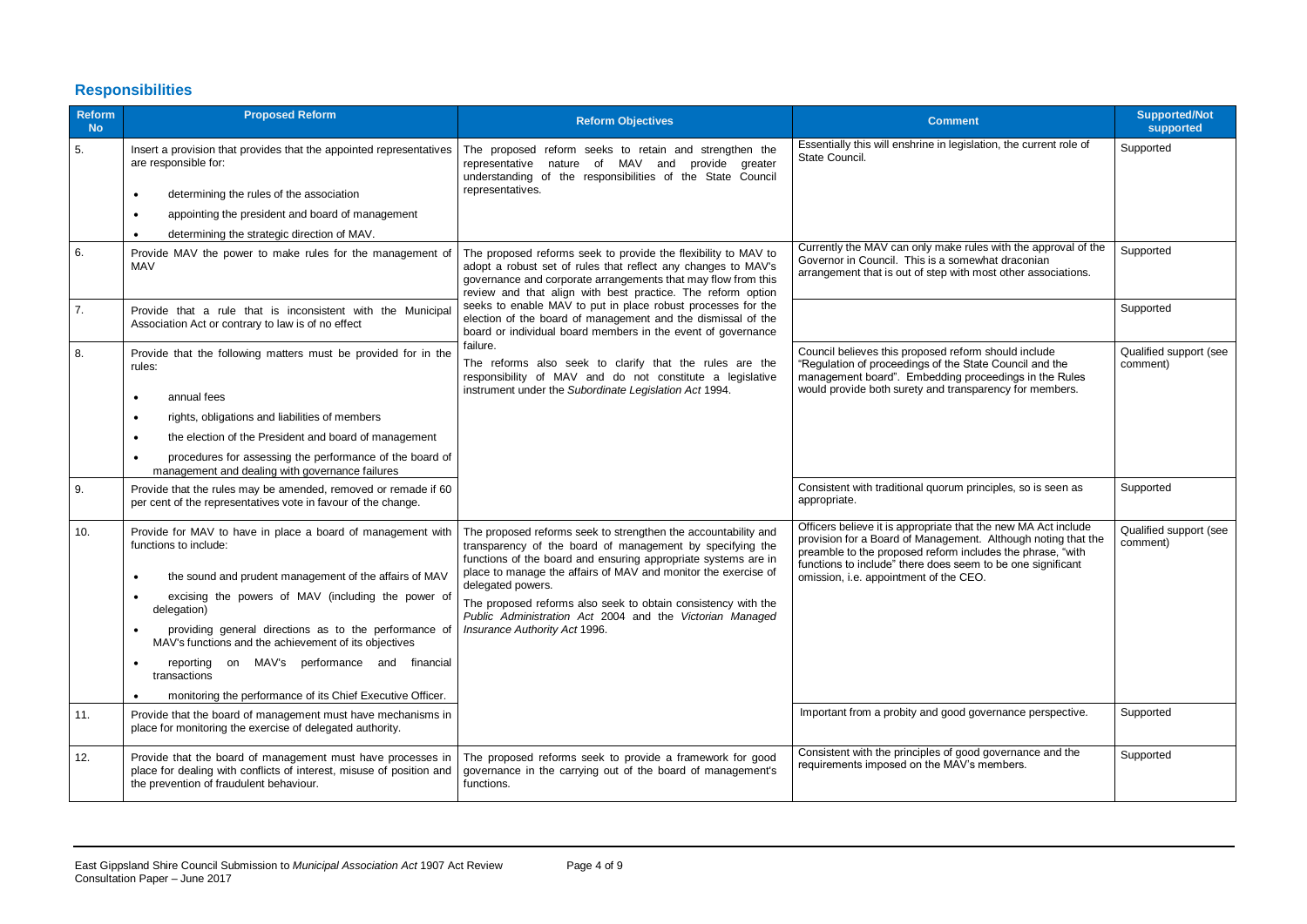| Reform<br><b>No</b> | <b>Proposed Reform</b>                                                                                                                                                                                                                                                                                                                                                                | <b>Reform Objectives</b>                                                                                                                                                                                                                                              | <b>Comment</b>                                                                                                                                                   | <b>Supported/Not</b><br>supported |
|---------------------|---------------------------------------------------------------------------------------------------------------------------------------------------------------------------------------------------------------------------------------------------------------------------------------------------------------------------------------------------------------------------------------|-----------------------------------------------------------------------------------------------------------------------------------------------------------------------------------------------------------------------------------------------------------------------|------------------------------------------------------------------------------------------------------------------------------------------------------------------|-----------------------------------|
| 13.                 | Provide that board members must at all times in the exercise of<br>the functions of their office act:<br>honestly<br>in good faith in the best interests of MAV<br>$\bullet$<br>with integrity<br>$\bullet$<br>in a financially responsible manner<br>$\bullet$<br>with a reasonable degree of care, diligence and skill<br>$\bullet$<br>in compliance with the MA Act and MAV Rules. | The proposed reforms seek to:<br>establish that the board of management has the ultimate<br>responsibility to ensure good governance of the<br>organisation<br>define what conduct is expected of board members<br>increase confidence in MAV's governance processes. |                                                                                                                                                                  |                                   |
| 14.                 | Provide that the board of management may appoint a CEO for the<br>day to day management and administration of MAV.                                                                                                                                                                                                                                                                    | The proposed reforms seek to provide transparency and<br>certainty for CEO employment consistent with the reforms to<br>council CEO remuneration and contract management set out in                                                                                   |                                                                                                                                                                  | Supported                         |
| 15.                 | Provide that MAV must have in place a CEO remuneration policy<br>that broadly aligns with the Victorian Public Sector Commission's<br>Policy on Executive Remuneration for Public Entities in the<br><b>Broader Public Sector</b>                                                                                                                                                     | the Local Government Act Review Directions Paper.                                                                                                                                                                                                                     | This reform was put forward in the Directions Paper for the<br>Review of the Local Government Act and was supported by<br>Council at that time (September 2016). | Supported                         |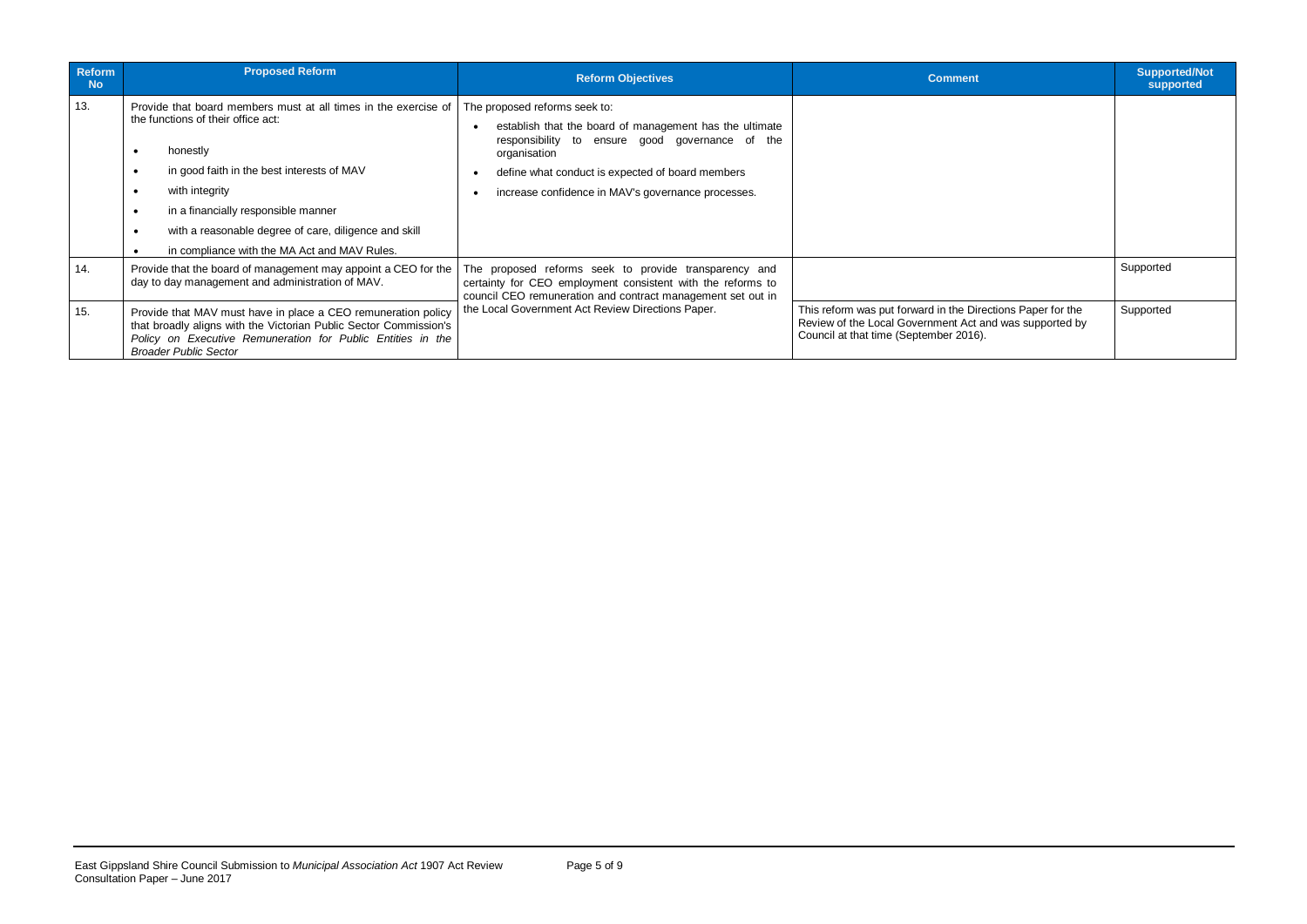# <span id="page-5-0"></span>**Reporting and Accountability**

| <b>Reform</b><br><b>No</b> | <b>Proposed Reform</b>                                                                                                                                                                                                                                                                                                                                                                                                                                                                                                                                                                                                                                                                                                                                                                                                                                                                                                                                                                                                                                                                                                                   | <b>Reform Objectives</b>                                                                                                                                                                                                                                                                                                                                                                                                                                                                                                                                                                                                                                                                                                                                                          | <b>Comment</b>                                                                                                                                                                     | <b>Supported/Not</b><br>supported |
|----------------------------|------------------------------------------------------------------------------------------------------------------------------------------------------------------------------------------------------------------------------------------------------------------------------------------------------------------------------------------------------------------------------------------------------------------------------------------------------------------------------------------------------------------------------------------------------------------------------------------------------------------------------------------------------------------------------------------------------------------------------------------------------------------------------------------------------------------------------------------------------------------------------------------------------------------------------------------------------------------------------------------------------------------------------------------------------------------------------------------------------------------------------------------|-----------------------------------------------------------------------------------------------------------------------------------------------------------------------------------------------------------------------------------------------------------------------------------------------------------------------------------------------------------------------------------------------------------------------------------------------------------------------------------------------------------------------------------------------------------------------------------------------------------------------------------------------------------------------------------------------------------------------------------------------------------------------------------|------------------------------------------------------------------------------------------------------------------------------------------------------------------------------------|-----------------------------------|
| 16.<br>17.<br>18.          | Insert a provision that provides that MAV must comply with the<br>following principles of sound financial management:<br>manage financial risks prudently. having regard to<br>economic circumstances<br>undertake responsible spending and investment for<br>the benefit of member councils<br>provide services which are accessible and<br>responsive to local government needs<br>ensure full, accurate and timely disclosure of<br>financial information.<br>Provide that MAV must keep proper accounts and records of<br>MAV's transactions and affairs in order to sufficiently explain the<br>financial operations and financial position of MAV<br>Provide that, within four months after the end of each financial<br>year, MAV must prepare and have independently audited<br>financial statements in accordance with the Australian Accounting<br>Standards. The financial statements must be included in the<br>annual report for the relevant financial year and contain such<br>information as is necessary to give a true and fair view of the<br>financial transactions and state of affairs of the insurance<br>scheme. | The Auditor-General's report raised concerns that the types of<br>financial management provisions that normally apply to<br>demonstrate the accountability of public bodies, do not apply to<br>MAV.<br>The proposed reforms seek to demonstrate MAV's financial<br>management by providing an overall financial reporting<br>framework. The reforms seek to do this by introducing principles<br>of sound financial management (similar to those set out in the<br>Financial Management Act 1994 and the Local Government Act<br>1989) and requirements to keep proper accounts and records<br>and prepare and have audited financial statements.<br>The obligations to report seek to ensure that MAV is transparent<br>to its representatives, the community and the Minister. | Proposed reforms 16, 17 and 18 are all consistent with good<br>governance and the requirements imposed on other<br>organisations like the MAV.                                     | Supported                         |
| 19.                        | Insert a provision that provides that the board of management<br>must develop a strategic plan for the implementation of the<br>strategic direction set by the State Council.                                                                                                                                                                                                                                                                                                                                                                                                                                                                                                                                                                                                                                                                                                                                                                                                                                                                                                                                                            | These proposed reforms seek to achieve greater accountability<br>for the appointed representatives, given the responsibility of the<br>representatives to determine the strategic direction for MAV.                                                                                                                                                                                                                                                                                                                                                                                                                                                                                                                                                                              | Proposed reforms 19, 20 and 21 are consistent with the<br>principles of good governance and are generally consistent<br>with the requirements placed on other organisations.       | Supported                         |
| 20.                        | Provide that MAV must develop an annual report setting out<br>MAV's performance against the objectives set out in the strategic<br>plan.                                                                                                                                                                                                                                                                                                                                                                                                                                                                                                                                                                                                                                                                                                                                                                                                                                                                                                                                                                                                 |                                                                                                                                                                                                                                                                                                                                                                                                                                                                                                                                                                                                                                                                                                                                                                                   |                                                                                                                                                                                    |                                   |
| 21.                        | Provide that, within four months after the end of each financial<br>year, MAV must submit the annual report to the annual general<br>meeting of MAV and lodge with the Minister a copy of the annual<br>report to be tabled in both houses of Parliament.                                                                                                                                                                                                                                                                                                                                                                                                                                                                                                                                                                                                                                                                                                                                                                                                                                                                                |                                                                                                                                                                                                                                                                                                                                                                                                                                                                                                                                                                                                                                                                                                                                                                                   |                                                                                                                                                                                    |                                   |
| 22.                        | Insert a provision to require MAV to adopt a procurement policy<br>detailing the principles, processes and procedures that will apply<br>to all purchases of goods and services by MAV.                                                                                                                                                                                                                                                                                                                                                                                                                                                                                                                                                                                                                                                                                                                                                                                                                                                                                                                                                  | The Local Government Act 1989 requires councils to have a<br>procurement policy that sets out the principles, processes and<br>procedures that will apply to all purchases of goods, services                                                                                                                                                                                                                                                                                                                                                                                                                                                                                                                                                                                     | Proposed reforms 22, 23 and 24 are considered very<br>appropriate; particularly given the role the MAV plays in acting<br>as a procurement agent on behalf of its member Councils. | Supported                         |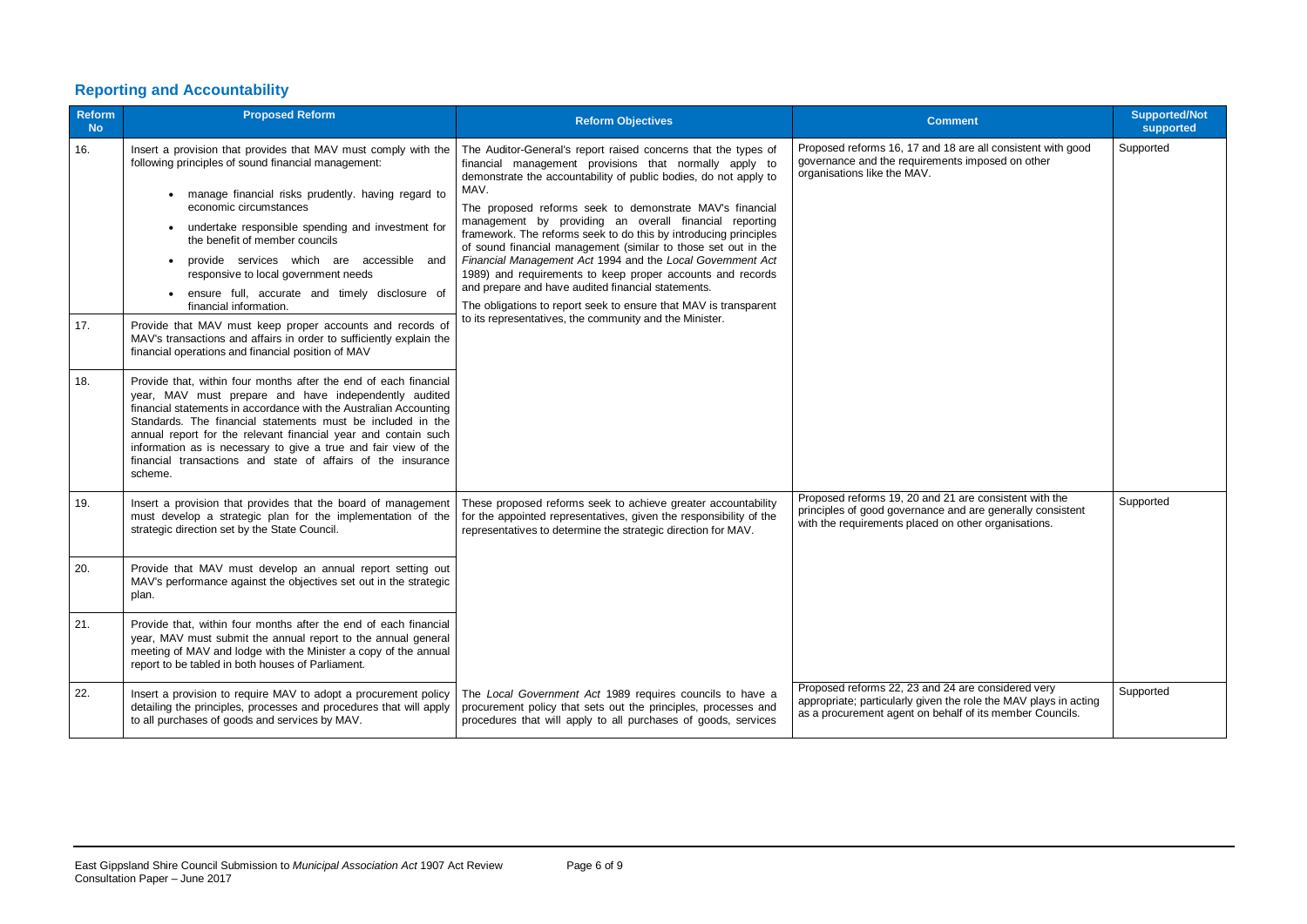| <b>Reform</b><br><b>No</b> | <b>Proposed Reform</b>                                                                                                                                                                                                                                                                                                                                                                            | <b>Reform Objectives</b>                                                                                                                                                                                                                                                                                                                                                                                                                                                                                                                                                                                                                                                                                                                                        | <b>Comment</b>                                                                                                       | <b>Supported/Not</b><br>supported |
|----------------------------|---------------------------------------------------------------------------------------------------------------------------------------------------------------------------------------------------------------------------------------------------------------------------------------------------------------------------------------------------------------------------------------------------|-----------------------------------------------------------------------------------------------------------------------------------------------------------------------------------------------------------------------------------------------------------------------------------------------------------------------------------------------------------------------------------------------------------------------------------------------------------------------------------------------------------------------------------------------------------------------------------------------------------------------------------------------------------------------------------------------------------------------------------------------------------------|----------------------------------------------------------------------------------------------------------------------|-----------------------------------|
| 23.                        | This procurement policy would need to specify<br>the circumstances in which MAV will invite tenders or<br>expressions of interest from any person interested in<br>undertaking the contract<br>the form and manner in which MAV will undertake<br>tenders or expressions of interest<br>a process to regularly review contractual<br>arrangements to ensure they are achieving value for<br>money | and works by councils. The reforms seek to mandate this<br>requirement to strengthen MAV's procurement practices and<br>increase confidence that the costs of the goods and services<br>councils are procuring from MAV are commercially competitive.<br>The proposed reforms also seek to assist councils in<br>determining whether MAV Procurement contracts meet the<br>council's specifications and in assessing shared service options.                                                                                                                                                                                                                                                                                                                    |                                                                                                                      |                                   |
| 24.                        | a process to manage conflicts of interest.<br>Insert a provision to provide that when MAV is carrying out<br>procurement activities on behalf of councils, MAV must provide<br>information to councils on the specifications of the tender and<br>how the tender process was undertaken, and seek to facilitate<br>share service arrangements.:                                                   |                                                                                                                                                                                                                                                                                                                                                                                                                                                                                                                                                                                                                                                                                                                                                                 |                                                                                                                      |                                   |
| 25.                        | Provide that MAV establish an independently chaired internal<br>audit and risk committee to review the effectiveness of MAV's<br>financial reporting and risk management frameworks.                                                                                                                                                                                                              | The Local Government Act 1989 requires councils to establish<br>an audit committee to provide advice on financial operations and<br>compliance. The Local Government Act Review Directions<br>Paper indicates that the role of the audit committee will be<br>further strengthened and expanded under proposed new<br>legislation.<br>The proposed reform seeks to mandate and strengthen the role<br>of MAV's existing audit committee in line with the proposed<br>reforms to the Local Government Act and the Australian<br>Prudential Regulation Authority's (APRA) prudential standard<br>CPS 510 which requires APRA regulated bodies to have an<br>audit committee to review the effectiveness of financial reporting<br>and risk management frameworks. | This proposed reform would provide consistency between the<br>MAV and its member Councils, which seems only logical. | Supported                         |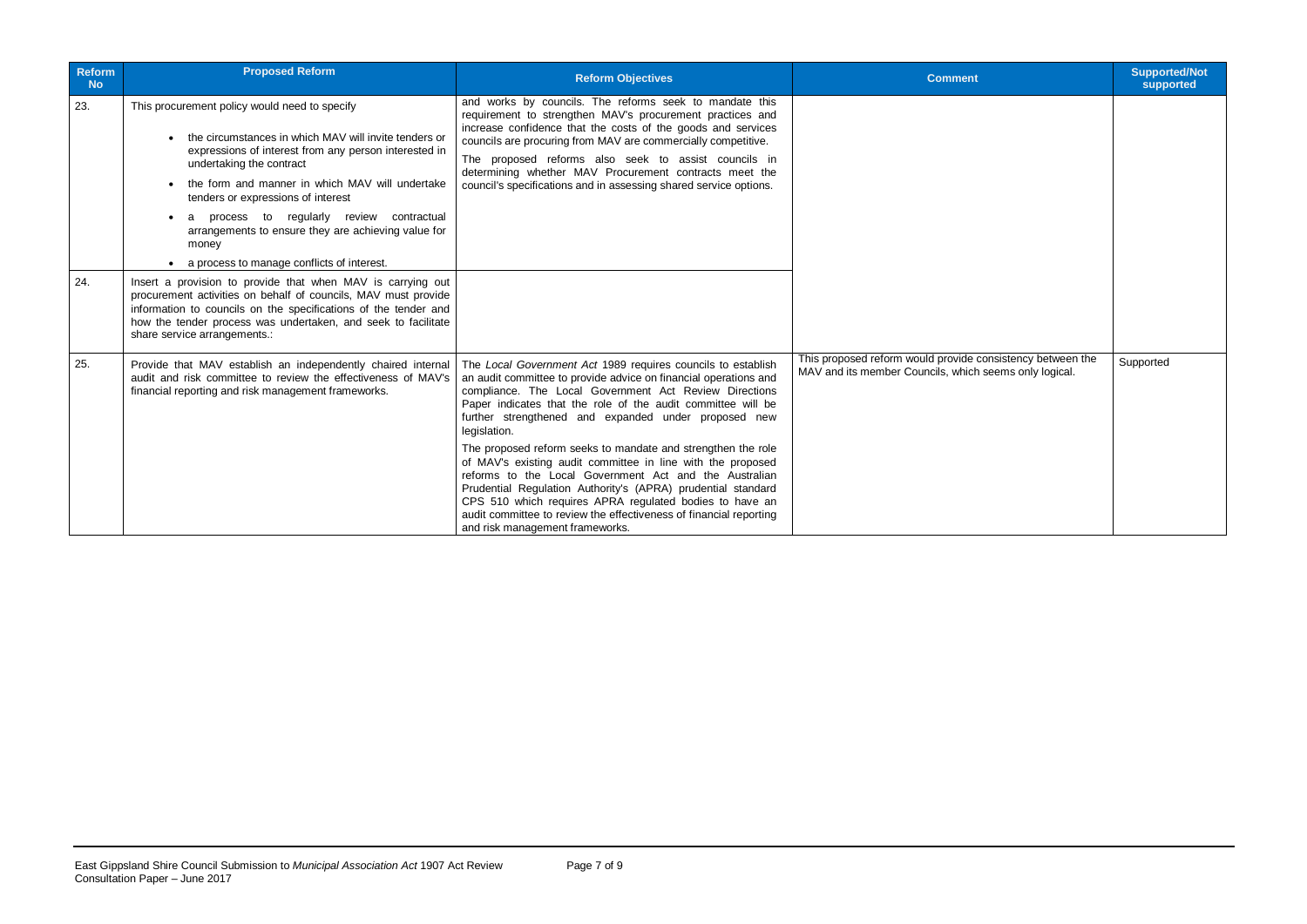### <span id="page-7-0"></span>**Insurance**

| <b>Reform</b><br><b>No</b> | <b>Proposed Reform</b>                                                                                                                                                                                                               | <b>Reform Objectives</b>                                                                                                                                                                                                                                                                                                                                                                                                                                                                                                 | <b>Comment</b>                                                                                                                                                                                                                                                                                                                                                                | <b>Supported/Not</b><br>supported |           |
|----------------------------|--------------------------------------------------------------------------------------------------------------------------------------------------------------------------------------------------------------------------------------|--------------------------------------------------------------------------------------------------------------------------------------------------------------------------------------------------------------------------------------------------------------------------------------------------------------------------------------------------------------------------------------------------------------------------------------------------------------------------------------------------------------------------|-------------------------------------------------------------------------------------------------------------------------------------------------------------------------------------------------------------------------------------------------------------------------------------------------------------------------------------------------------------------------------|-----------------------------------|-----------|
| 26.                        | Retain the requirement for MAV to provide mutual liability<br>insurance for the benefit of Victorian councils and any other<br>sector if expansion of the fund is in the interest of the participating<br>Victorian member councils. | Proposed reforms 26 and 27 are strongly supported.<br>The proposed reforms seek to ensure that councils continue to<br>The requirement for MAV to establish a mutual liability<br>have access to mutual liability insurance and that there is a<br>insurance scheme to provide public liability and<br>regular review mechanism built into the MA Act<br>professional indemnity insurance came about because of<br>market failures that led to excessive premiums, a<br>narrowing of coverage, inadequate limits and the |                                                                                                                                                                                                                                                                                                                                                                               |                                   | Supported |
| 27.                        | Provide that the Minister must ensure a review of the insurance<br>provisions in the MA Act is completed every five years to<br>determine whether the provisions remain appropriate.                                                 |                                                                                                                                                                                                                                                                                                                                                                                                                                                                                                                          | withdrawal of insurers from the market. Retaining this<br>requirement is considered critical to the long-term financial<br>sustainability of councils and is strongly supported.                                                                                                                                                                                              |                                   |           |
| 28.                        | Remove the provisions relating to the fidelity guarantee fund and<br>accident insurance                                                                                                                                              | MAV carries out significant insurance operations with<br>substantial assets and liabilities and generates substantial<br>premiums annually to fund the liabilities. Claims against the fund<br>are paid out over many years into the future. It is therefore<br>critical that MAV Insurance is prudentially managed to:                                                                                                                                                                                                  | Proposed reform 28 is supported. It is considered that<br>there is still a benefit to the sector in the provision of a<br>fidelity guarantee fund, albeit that any power would need to<br>extend beyond the current capacity of the MAV to offer<br>protection to Councils from losses of the fraudulent acts of<br>employees only to also include third parties. If this was | Supported                         |           |
|                            |                                                                                                                                                                                                                                      | ensure the assets held are sufficient to fund the liabilities                                                                                                                                                                                                                                                                                                                                                                                                                                                            | extended, the MAV could offer an affordable product to the<br>sector that would provide cover commensurate with                                                                                                                                                                                                                                                               |                                   |           |
|                            |                                                                                                                                                                                                                                      | safeguard the interests of policy holders and claimants.<br>contemporary crime policies in the market.<br>The reform proposals seek to introduce a regulatory framework<br>comparable to the oversight of APRA-regulated bodies and<br>other Victorian public sector insurance agencies including:                                                                                                                                                                                                                       |                                                                                                                                                                                                                                                                                                                                                                               |                                   |           |
| 29.                        | Provide that, in addition to the mandatory provision of mutual<br>liability insurance, MAV may, subject to Ministerial approval,<br>arrange insurance and receive commissions.                                                       | WorkSafe<br>$\bullet$                                                                                                                                                                                                                                                                                                                                                                                                                                                                                                    | Council opposes the proposed reform for the following<br>reasons:                                                                                                                                                                                                                                                                                                             | Not supported (see<br>comment)    |           |
|                            |                                                                                                                                                                                                                                      | <b>Transport Accident Commission</b><br>$\bullet$<br>Victorian Managed Insurance Authority.                                                                                                                                                                                                                                                                                                                                                                                                                              | This reform proposes government interference in the                                                                                                                                                                                                                                                                                                                           |                                   |           |
|                            |                                                                                                                                                                                                                                      | insurance agencies are regulated through a<br>These<br>comprehensive prudential supervision framework that includes<br>legislation, policy and guidelines designed to ensure appropriate<br>financial management and risk management practices and<br>consistent financial reporting.                                                                                                                                                                                                                                    | operations of an independent body that operates in an<br>existing commercial market. The reform relates to<br>arranging insurance and receiving commissions; that is<br>conducting a broking service (as distinct from providing<br>insurance). MAV should continue to be able to provide<br>broking services without the approval of the Minister as                         |                                   |           |
|                            |                                                                                                                                                                                                                                      | The proposed reforms enable the Minister to prudentially<br>supervise MAV's insurance activities and undertake further<br>investigations and enquiries as the Minister considers<br>appropriate. This will provide the Minister with the power to<br>determine prudential standards that must be complied with and                                                                                                                                                                                                       | currently provided for in the current Act. Any new<br>insurance products contemplated by MAV as an insurer<br>(rather than a broker) will require enabling legislation in<br>order to comply with the Insurance Act 1973.                                                                                                                                                     |                                   |           |